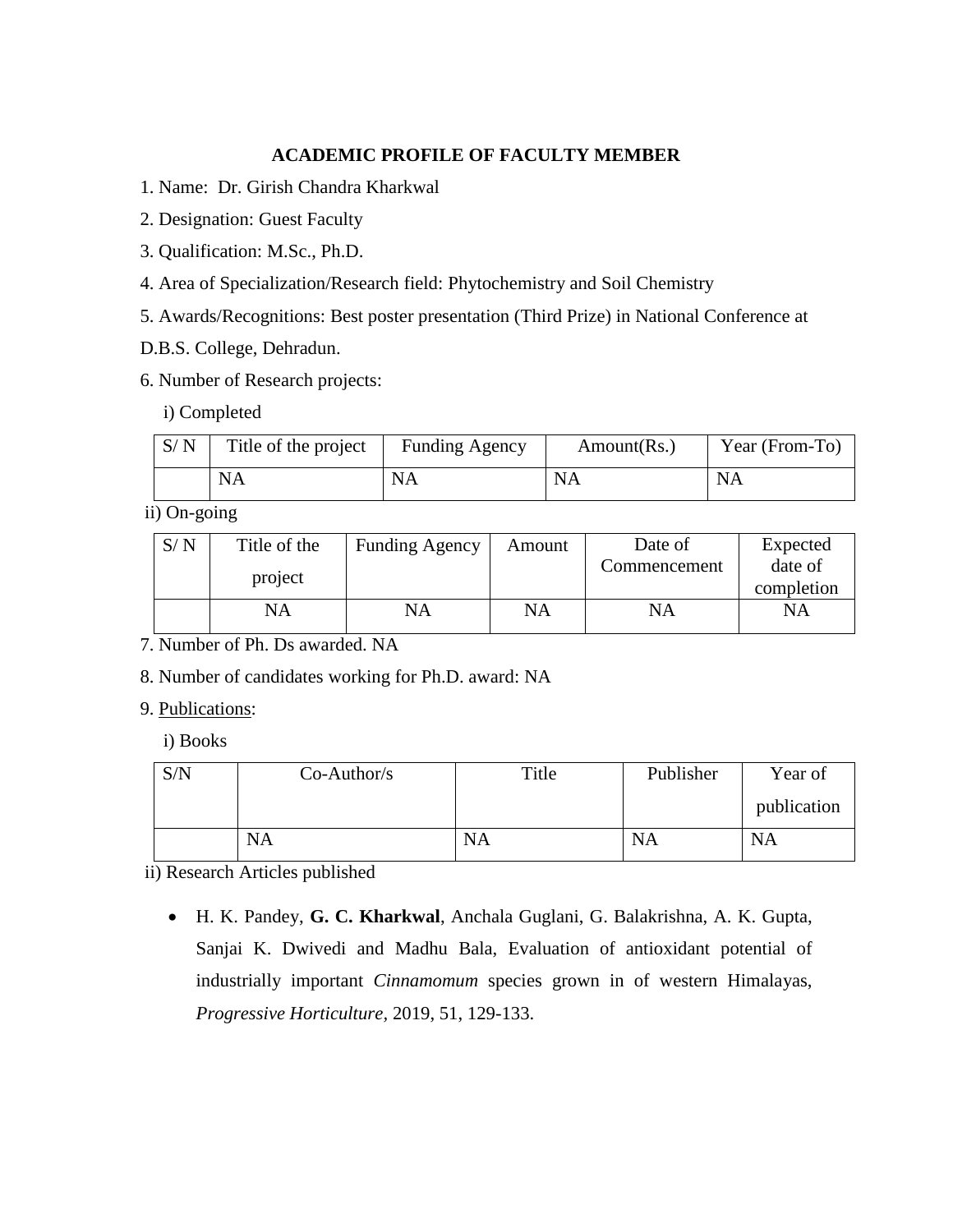- **G. C. Kharkwal**, C. Pande, G. Tewari, A. Panwar and V. Pande Terpenoid composition and antimicrobial activity of essential oil from Torilis japonica (Houtt.) DC. *Journal of Indian Chemical Society*, 2017, 94, 191-194.
- G. Tewari, N. Sharma, S. Sharma, C. Pande, **G. C. Kharkwal**, M. Bisht, A. Rani and D. Punetha, Effect of sludge addition on some soil properties under oxic and anoxic environment, *Journal of Chemical Engineering and Chemistry Research,* 2016, 3, 980-984.
- **G. C. Kharkwal**, C. Pande, G. Tewari, A. Panwar and V. Pande,Volatile terpenoid composition and antimicrobial activity of flowers of *Melia azedarach*  Linn. from north west Himalayas, India., *Journal of Indian Chemical Society*, 2015, 92, 141-145.
- D. Punetha, G. Tewari, C. Pande, **G. C. Kharkwal** and K. Tewari, Investigation on Heavy metal content in common grown vegetables from polluted sites of Moradabad District, India, *Journal of Indian Chemical Society*, 2015, 92, 97-103.
- K. Tewari, C. Pande, G. Tewari, **G. C. Kharkwal** and D. Punetha, Volatile constituents of *Geranium wallichianum* D. Don ex Sweet. from north-western Himalayan region *Journal of Indian Chemical Society*, 2015, 92, 123-125.
- G. Kunwar, C. Pande, G. Tewari, C. Singh and **G. C. Kharkwal,** Effect of heavy metals on terpenoid composition of *Ocimum basilicum* L. and *Mentha spicata* L... *Journal of essential oil Bearing Plants,* 2015, 18, 818-825.**IF**: .688
- **G. C. kharkwal**, C. Pande, G. Tewari, A. Panwar, V. Pande, Composition and antimicrobial activity of the essential oil of *Heracleum lanatum* michx. from Uttarakhand Himalaya. *International Journal of Scientific and Technology Research*, 2014, 3, 60-64.
- C. Singh, S, Singh, C. Pande, G. Tewari, **G. C. Kharkwal**, Chemical composition of the leaves essential oil from *Cinnamomum glanduliferum* (Wall.) Meissn from Uttarakhand. *Journal of Essential oil Bearing Plants*., 2014, 17, 927-930. **IF**: .688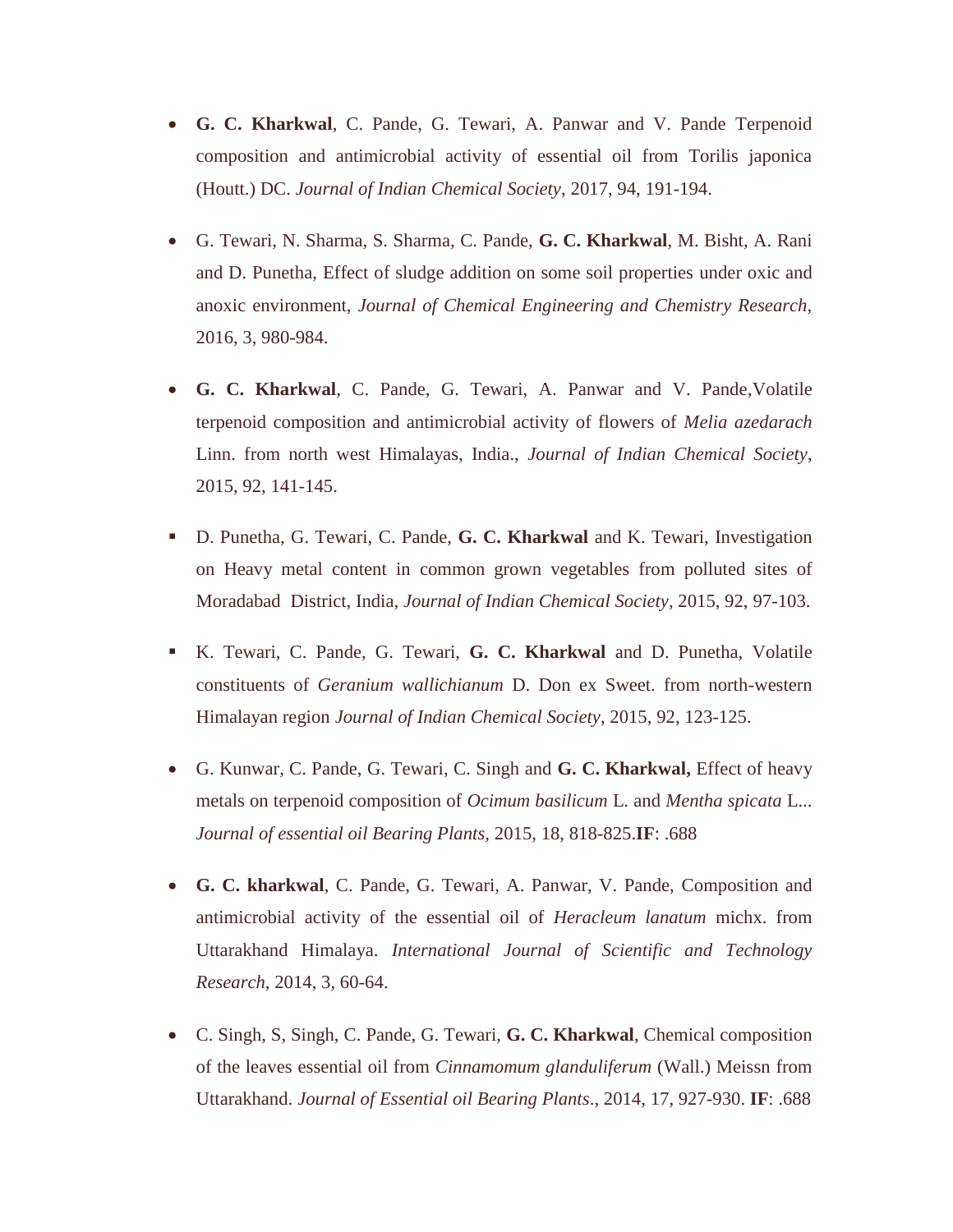- Gitu Kunwar, Geeta Tewari, Chitra Pande, Charu Singh and **Girish C. Kharkwal**, Family Lamiaceae: Phytoremediation aspects. *Journal of Indian Chemical Society*, 2014, 91,107-112.
- G. Tewari, C. Pande, **G. Kharkwal**, S. Singh and C. Singh, Phytochemical study of the essential oil from the aerial parts of *Coleus aromaticus* Benth. *Natural Product Research*, 2009, 26, 182-185. **IF**: 1.828

## **Papers in proceedings**

- C. Pande, C. Singh, G. Tewari, S. Singh and **G. Kharkwal,** Use of *Mentha arvensis* for phytoremediation. Proceedings of National seminar on Advances on Natural Products Chemistry and Sustainable Development: 4th - 5th June 2011 at Graphic Era University, Dehradun, pp. 57.
- **Girish C. Kharkwal**, Chitra Pande, Geeta Tewari, Charu Singh and Shalini Singh, Essential oil composition of fresh leaves of *Bupleurum lanceolatum*Wall from Uttarakhand. Proceedings of National seminar on advances on Natural Products Chemistry and Sustainable Development: 4th-5th June 2011 at Graphic Era University, Dehradun pp. 65-68 (2011).
- C. Singh, C. Pande, G. Tewari and **G. Kharkwal**, Green technology for removal of heavy metals in polluted soil by using *Ocimum basilicum*.. Published in Proceedings of UGC and UCOST Sponsored national conference on environmental conservation, sustainable natural resources management and strategies for regional development with reference to Uttarakhand held at DAV college, Dehradun, 01-02 May 2011, pp 191-197.
- **G. Kharkwal**, C. Pande, G. Tewari and C. Singh, Effect of heavy metal polluted soil on essential oil composition of *Ocimum basilicum*. Published in Proceedings of UGC and UCOST sponsored National Conference on Environmental Conservation, Sustainable Natural Resources Management and Strategies for regional development with reference to Uttarakhand held at DAV college, Dehradun, 01-02 May, 2011, pp. 53-59.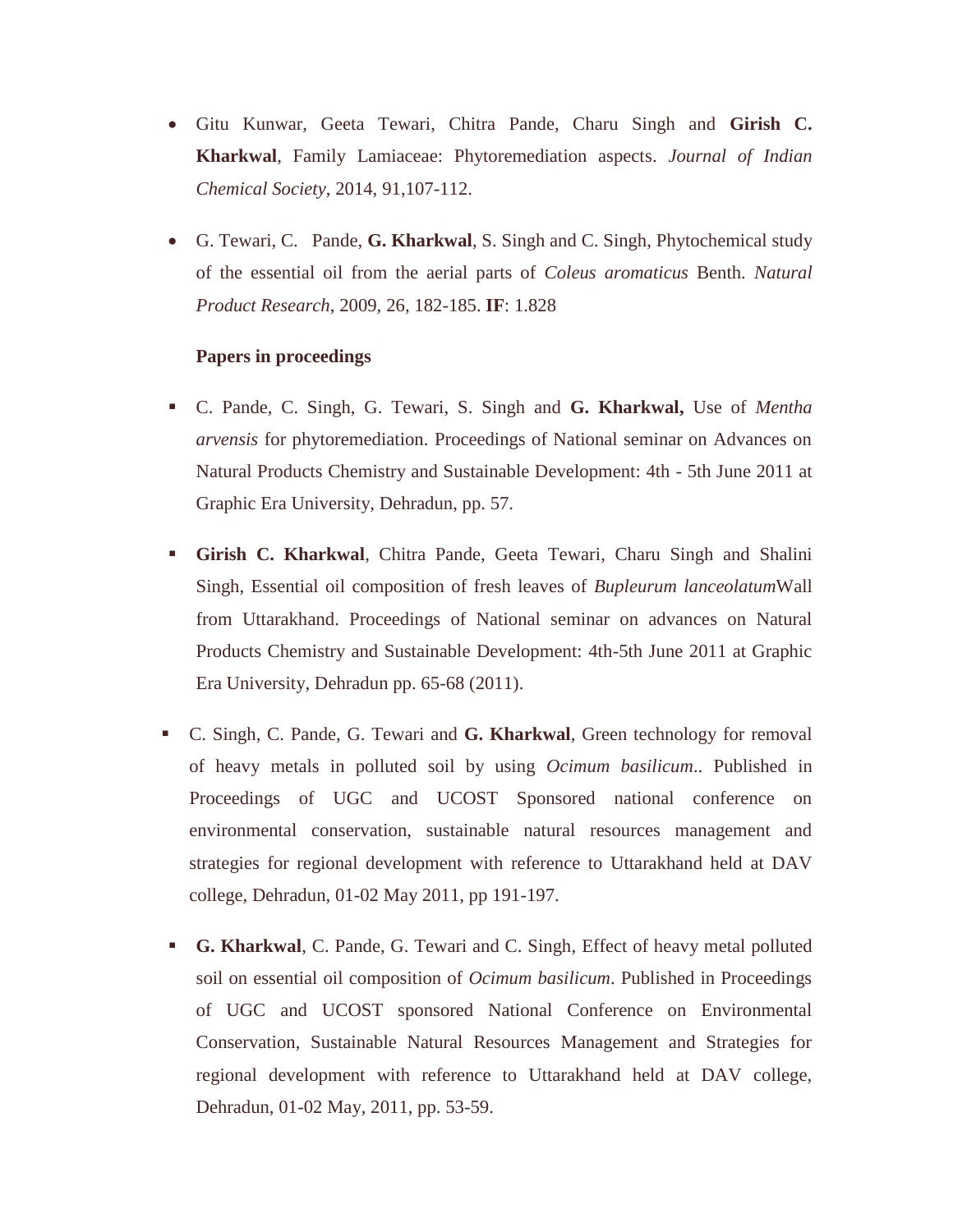- S. Singh, G. Tewari, C. Pande and **G. Kharkwal**, Heavy metal content in agricultural soil and some vegetables of Tarai region of Kumaun Himalaya. Proceedings of UGC and UCOST sponsored National Conference on Environmental Conservation, Sustainable Natural Resources Management and Strategies for Regional Development with reference to Uttarakhand held at DAV College, Dehradun, pp 72-84 (2011).
- 10. Conference/Seminar organized:

| S/N | Status as organizer | Title of the                            | Year and dates |
|-----|---------------------|-----------------------------------------|----------------|
|     |                     | conference/seminar/Workshop             |                |
|     | Member              | Promoting Medicinal and 2019 and 8, 9   |                |
|     |                     | Aromatic Plant (MAP) Sector   September |                |
|     |                     | for Conservation of Snow                |                |
|     |                     | Leopard Habitats in Himalaya            |                |

11. Academic/Administrative positions held

| S/N | Chairman/Member/Secretary | Committee/Board | Year (From- |
|-----|---------------------------|-----------------|-------------|
|     |                           |                 | To)         |
|     | NA                        | NA              | NΑ          |

16. Membership to professional Organization/Associations:

| S/N | Name of the Association/Organizations | Status of the membership |
|-----|---------------------------------------|--------------------------|
|     | <b>NA</b>                             | <b>NA</b>                |

17. Any other Information:

## **(i) Conferences/ Seminars/Workshop**

- Oral presentation in Chemical Society 2006-2007, Department of Chemistry, D.S.B. Campus, K.U., Nainital.
- Poster presentation in National Conference on Environmental Conservation, Sustainable Natural Resource Management and Strategies for regional development with reference to Uttarakhand, D. B. S. College, Dehradun, May, 01-02, 2011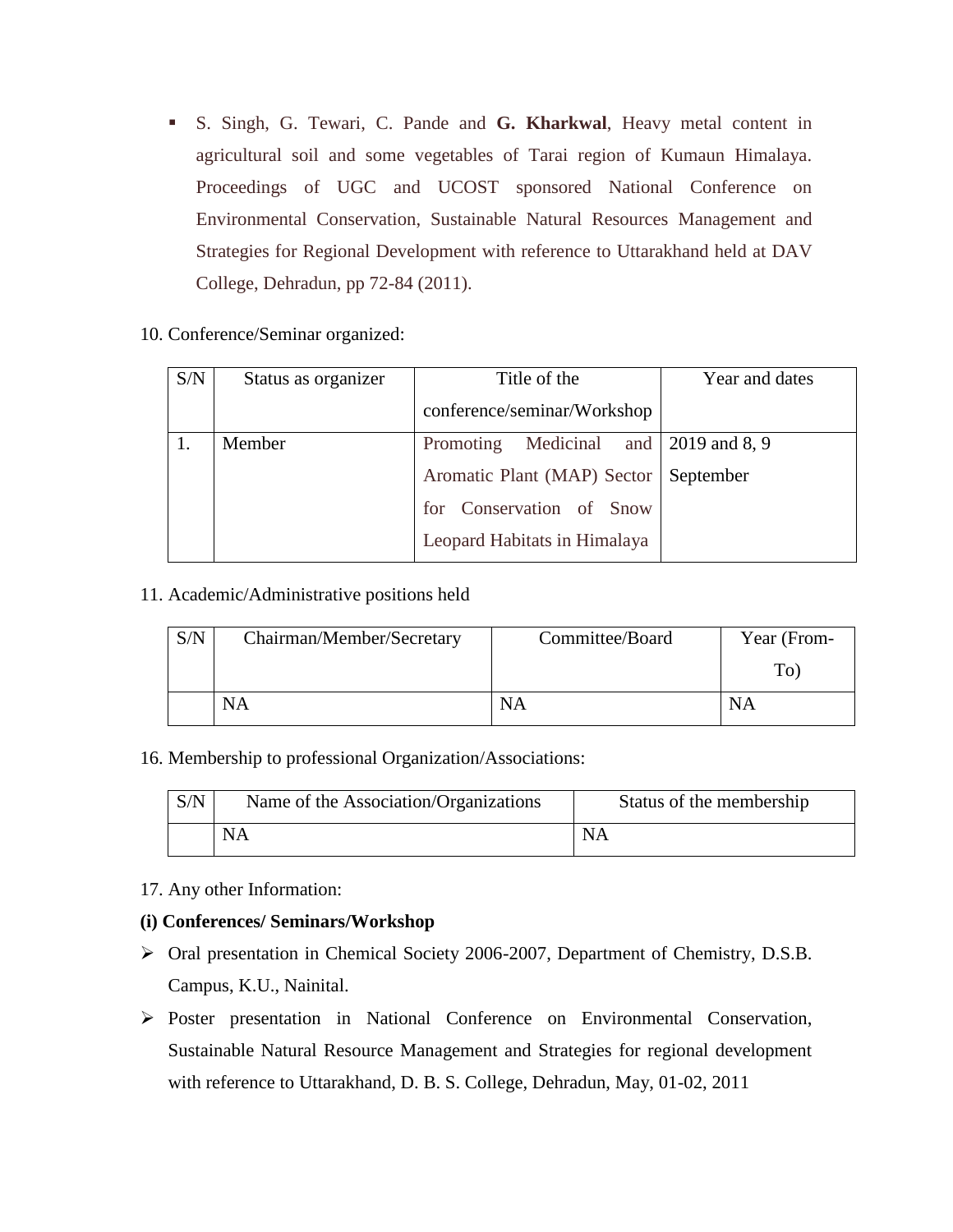- $\triangleright$  Poster presentation in Conference on Sustainable Mountain Development Summit: 21 - 22 May, 2011, Nainital, Uttarakhand (India) under Indian Mountain Initiative by CHEA.
- Poster presentation in National Conference on Advances in Natural Product Chemistry and Sustainable Development 04-05 June 2011, Graphic Era University, Dehradun.
- Participation in National Workshop on Intellectual Property Rights Awareness, 6 July 2011 at Department of Biotechnology, Bhimtal, Kumaun University, Nainital.
- Poster presentation in International Conference on Green Technologies for Environmental Rehabilitation, Gurukul Kangri University, Haridwar, Feb 11-13 (GTER-2012).
- $\triangleright$  Poster presentation in 7th Uttarakhand State Science and Technology Congress 2012.
- Participation in Regional Workshop and Brain Storming Session on Water Quality Management and River Bank filtration (RBF) 25 Feb 2012, Department of Biotechnology, Bhimtal, Kumaun University, Nainital.
- Poster presentation in International Conference on New Horizons in Pharmaceutical and Biomedical Sciences, 12-13 Jan 2013, Sheetal Life Sciences (p) Ltd., Dehradun.
- $\triangleright$  Participation in DBT sponsored National Training on Computational Biology and its Application, March 15-16, 2013, Department of Biotechnology, Bhimtal, Kumaun University, Nainital.
- $\triangleright$  Participation in National workshop on e-governance plan 16 April 2013, Information Communication Technology (ICT) Directorate, Kumaun University, Nainital.
- Participation in international Conference on Energy, Functional Materials and Nanotechnology, 27-29 March 2016, Department of Chemistry Kumaun University, Nainital.
- (ii) **Research experience**
- Two year's research experience as a Field Assistance in a project entitled "Remedial strategies for metal contaminated soils using *Mentha*and *Ocimum*species." (2010- 2012).